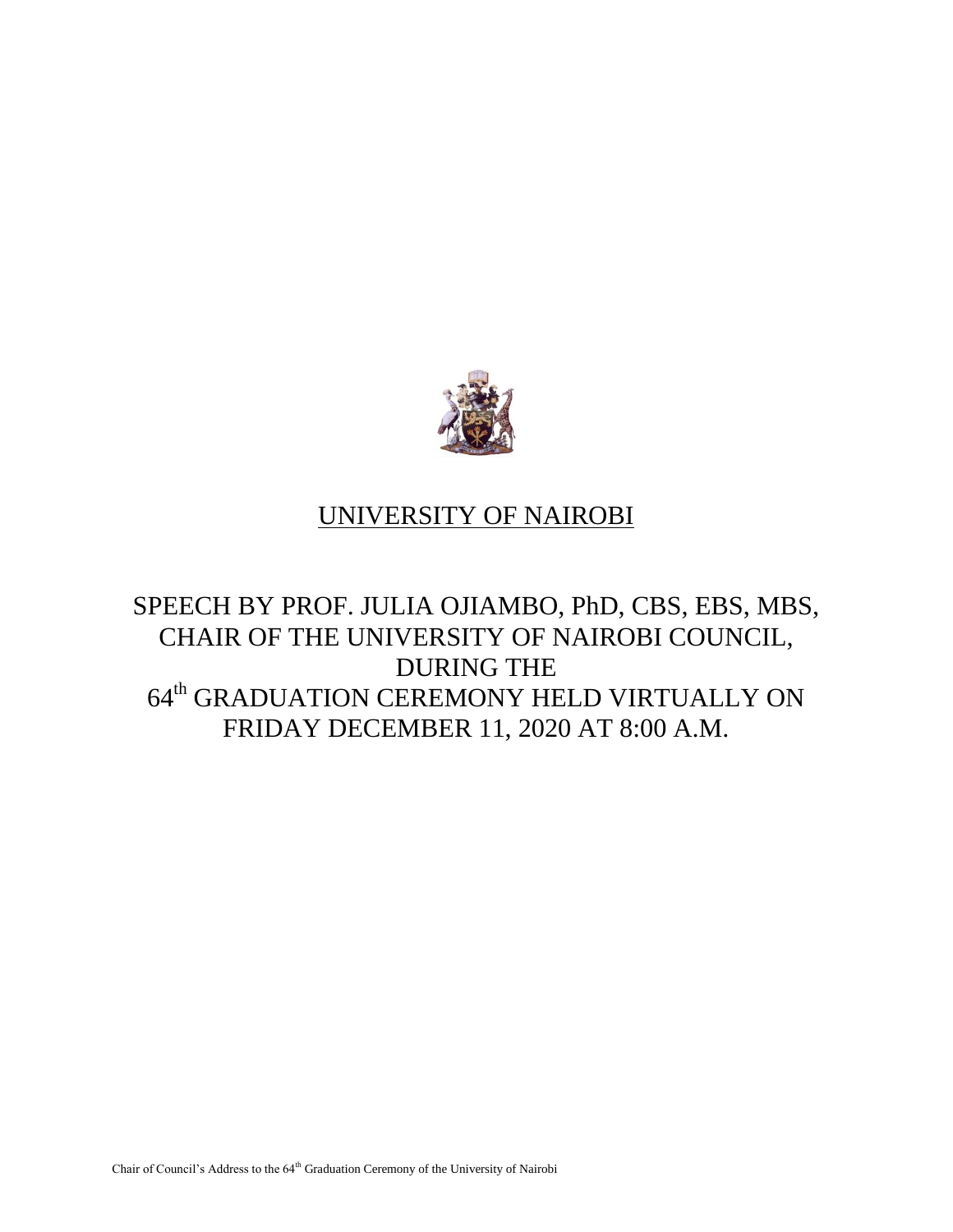Principal Secretary, State Department for University Education, Amb. Simon Nabukwesi Chancellor of the University of Nairobi, Dr. Vijoo Rattansi Your Excellences the Ambassadors and High Commissioners Council Members present Vice Chancellor Prof. Stephen Kiama Gitahi University staff Parents and guardians Distinguished guests from across the globe Our graduands

Good morning?

On behalf of my Council and the entire University of Nairobi fraternity, allow me to associate myself with the warm welcome extended to you all by our Vice Chancellor. What a pleasure it is to be accompanied by all of you, both virtually and in person, in celebrating the achievements of our graduating class!

Today's class is the culmination of many years of hard work! We are testament to the resilience of the university from the very humble and tumultuous beginnings of the, down the clamour for multiparty democracy of the 80s, the sheer greatness of the 90s, the abundance of the turn of the  $21<sup>st</sup>$  century and finally, the solemn reality of the present. Over the years, the unity of purpose nurtured within our boundaries have served us in good stead and confirmed that a house united shall not fall. You are the finest products of five solid decades of life and times of this university.

Our founding father of the nation and inaugural Chancellor the late *Mzee* Jomo Kenyatta likened a graduation to a passing out parade. Graduates leave the university fully trained and equipped in various disciplines. The real test of proving oneself in the battleground of nation building, however, is yet to come. If you are to make a mark in the world, then of necessity you need teamwork, self-discipline, respect for self and others, realism and in varying measures, the innocence of a dove and the proverbial shrewdness of a serpent. Only then will we play our rightful role in national development and contribute to the common struggle against poverty, ignorance and disease.